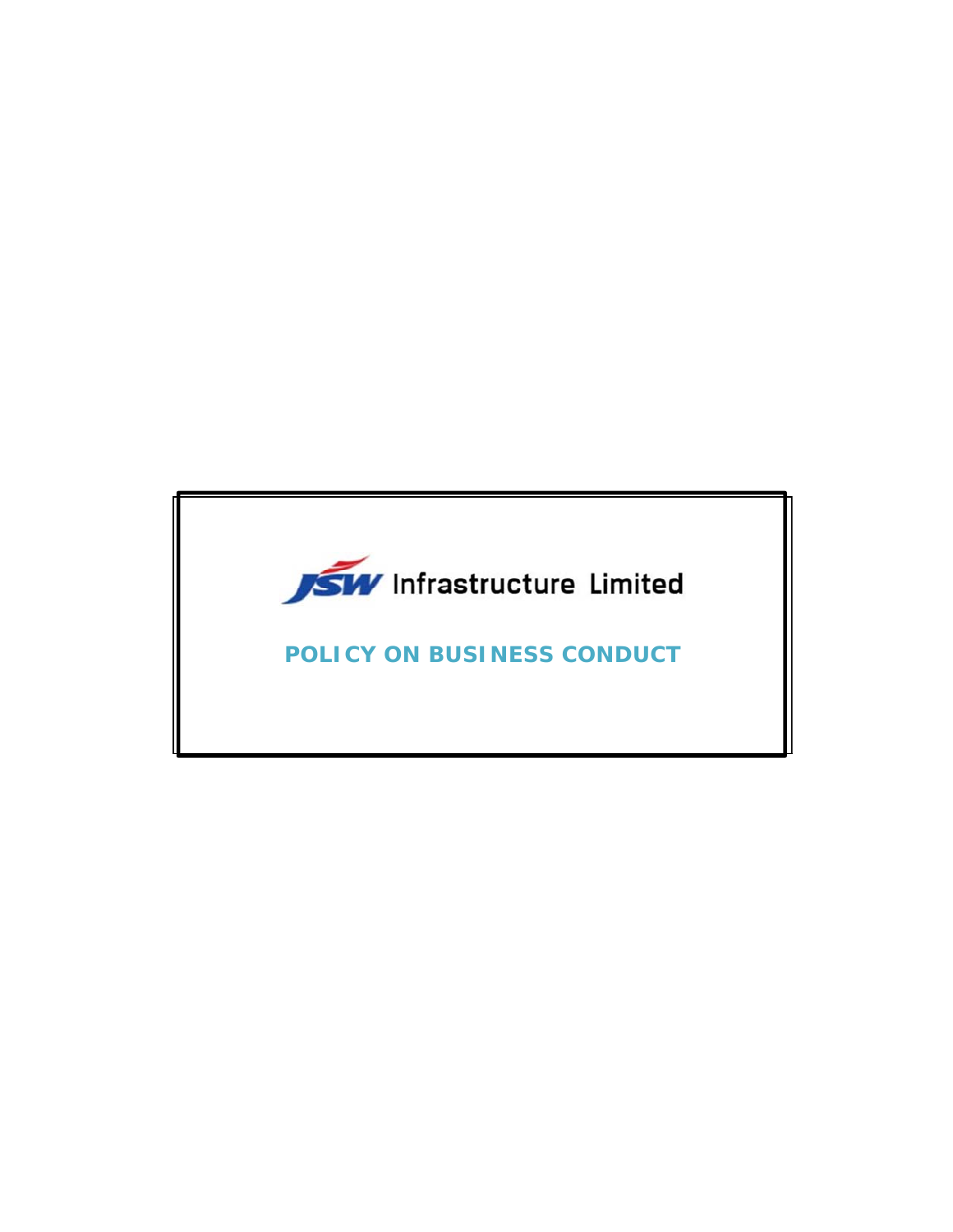# **POLICY ON BUSINESS CONDUCT**

# **PREFACE**

| <b>Title</b>               | <b>Policy on Business Conduct</b> |
|----------------------------|-----------------------------------|
| <b>Version Number</b>      | 1.00                              |
| <b>Effective Date</b>      | 27.10.2021                        |
| <b>Authorised by</b>       | <b>Board of Directors</b>         |
| <b>Number of Revisions</b> | $\blacksquare$                    |
| <b>Last Revised Date</b>   | $\overline{\phantom{0}}$          |

As part of our efforts to deliver our Sustainability Vision, we at JSW Infrastructure Limited **('JSWIL' or 'the Company')** have established this Policy to demonstrate our commitment to embed sound governance, deliver transparency, tackle corruption, manage risks and provide value through strong governance and robust business ethics.

In furtherance of this commitment, the Board of Directors has adopted this 'Policy on Business Conduct'.

### Background of the Issue

Ethical behaviour in all operations, functions and processes is the cornerstone of any business, guiding their governance of economic, social and environmental responsibilities. A strong and fully embedded commitment to undertaking business ethically brings considerable benefits, including improved consumer perception (leading to increased loyalty), greater investment, reduced costs, and enhanced employee motivation, involvement and interaction to name just a few.

### How it relates to JSWIL

As a major employer, the Company has always recognised its moral obligation to do all that it can to operate its business to the highest standards of personal and professional integrity, honesty and transparency, recognising the intrinsic benefits that good business ethics and governance provide. However, in spite of all that we have so far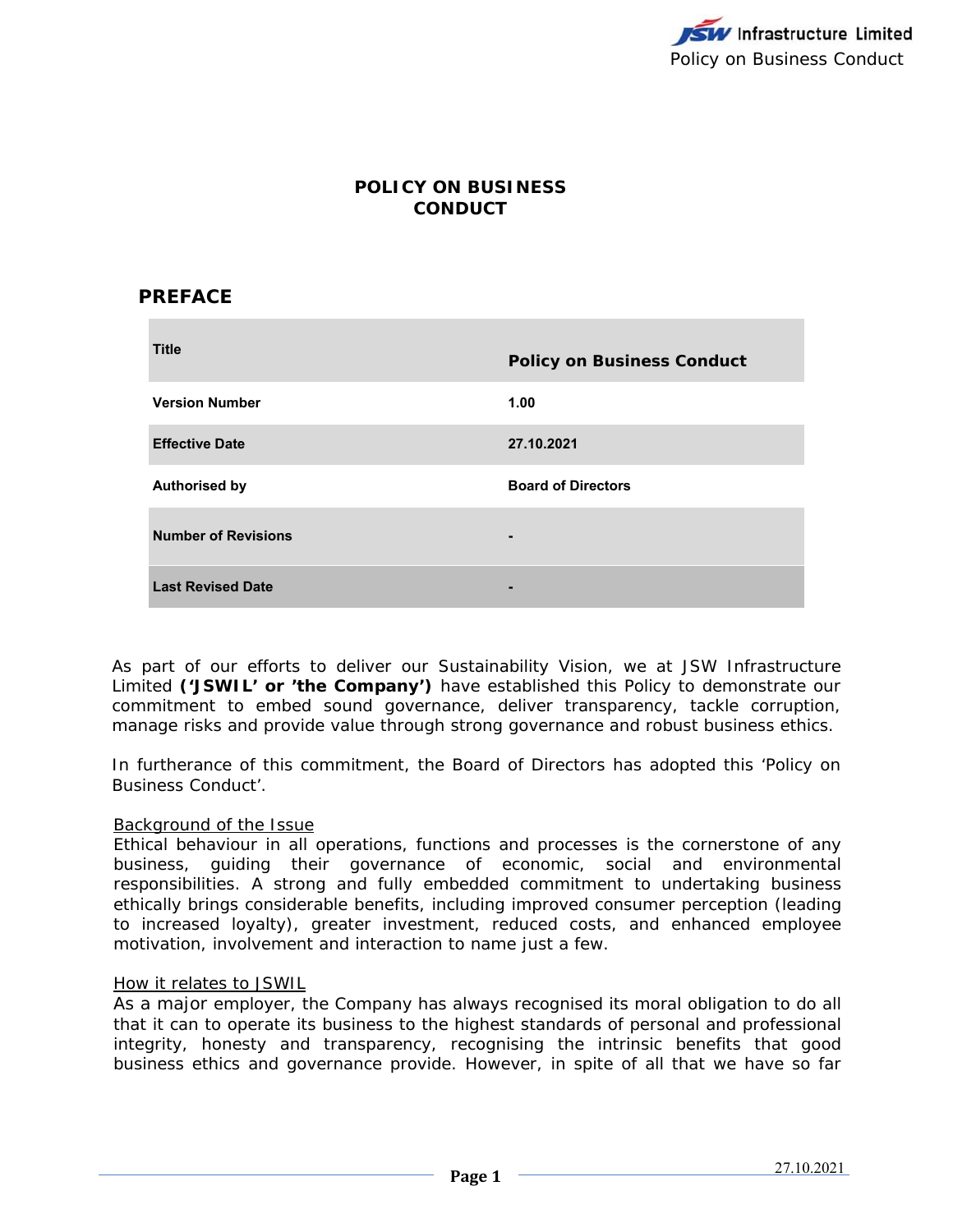achieved in operating our business ethically, we recognise that there remains the potential for us to do much more.

In pursuance of our stated commitments to conduct our business ethically, we have adopted a number of aims towards which we will strive.

These aims are supported by a range of actions and improvements through which those aims are to be achieved.

**We aim to ensure that all our employees conduct themselves in accordance with the highest standards of honesty, integrity and fairness, exercising utmost good faith, judgement and due care in the performance of their duties.**  To do this we will:

- Provide every employee with sufficient knowledge and understanding of the Company's business to enable them to ethically uphold the interests of our business and its stakeholders;
- Ensure our employees:
	- o Only act within the authority conferred upon them;
	- o Dedicate sufficient time and attention to the Company's business to ensure the diligent performance of their duties;
	- o Are provided with the means and opportunity to actively participate in the discussion and decision making in meetings or at appropriate forums;
	- o Maintain the confidentiality of any information concerning the Company's business, its customers, suppliers, business partners, etc.

#### **We also aim to ensure that we have in place the most effective systems to support our employees in delivering the highest standards of business ethics.**  To do this we will:

- Establish a governance structure that promotes business conduct, that is ethical, transparent and accountable;
- Ensure that our systems and employees design, produce and make available goods and services that are safe, resource-efficient, create value, are competitively priced, easy to use and safe to dispose of, whilst minimising any adverse environmental or social impacts;
- Ensure we have an effective, confidential and accessible internal grievance system through which any instances where our strict approach to business ethics appear to have been compromised can be raised, investigated and addressed firmly and uncompromisingly.
- Ensure there are robust systems to protect from discrimination or disciplinary action any employee who makes a *bona fide* report to management (or, as appropriate, to the competent public authorities) regarding a potential or actual infringment of our business ethics;
- Ensure we have an effective, confidential and accessible external grievance system through which any consumer concerns and feedback, any potential and actual conflicts of interest, any suspected incidents of bribery or corruption, etc. can be highlighted, investigated and addressed;
- Provide appropriate training to supervisory and managerial employees with regard to how to comply with our policies and systems for ensuring the highest standards of business ethics;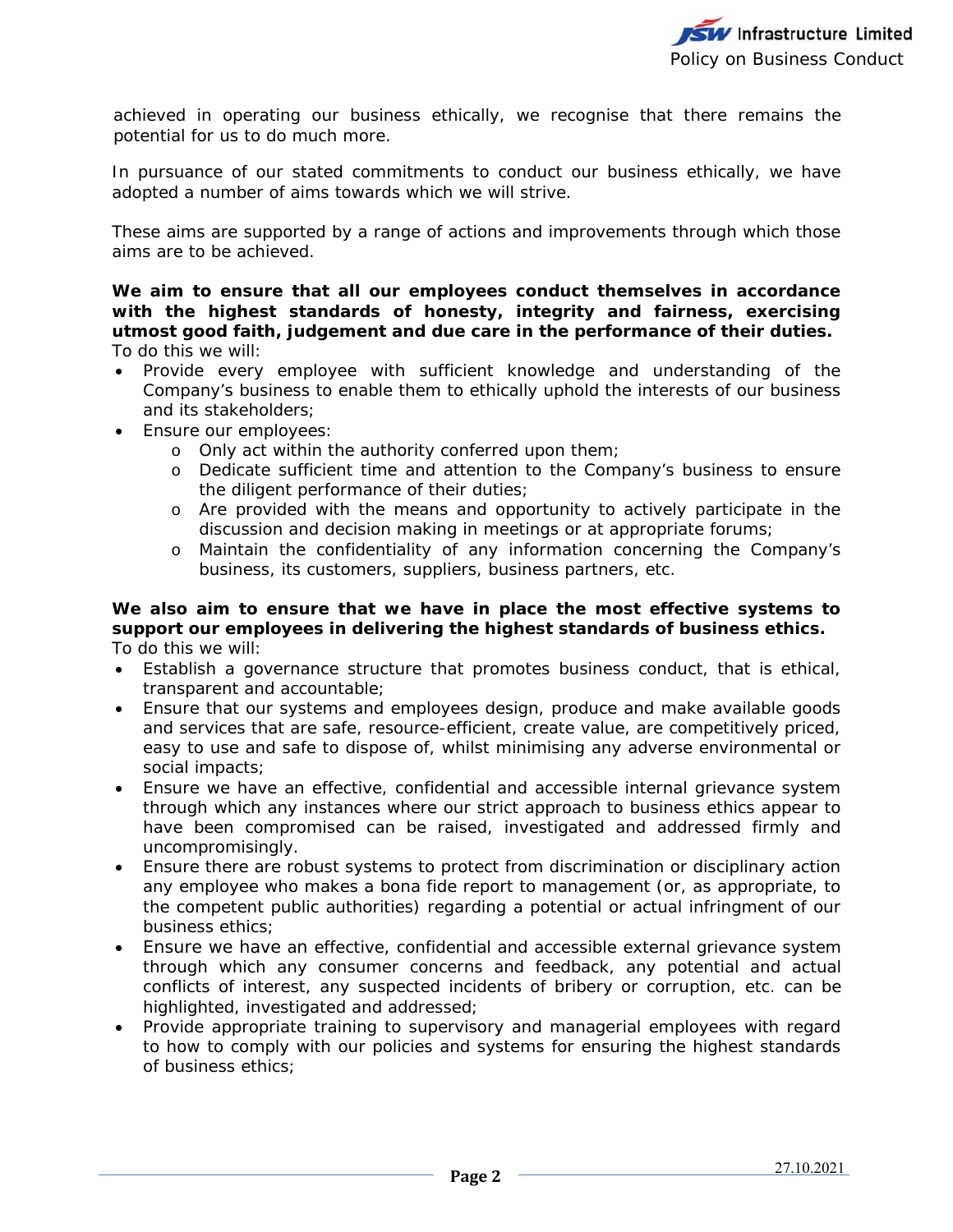

- Educate our employees about business ethics, what this term covers, and how, with our help, we can ensure they are able to deliver the highest standards to which we aspire;
- Establish monitoring and auditing activities, that will show how well we are doing in ensuring our standards for business ethics are being met, and report on our performance against these measures to our stakeholders.

# **We aim to promote the ethical conduct of business across all our suppliers and business partners.**

To do this we will:

- Define and openly share in a Code of Practice the minimum expectations we have of our suppliers and business partners in relation to the the ethical conduct of their businesses;
- Establish a detailed and transparent process through which the attitudes, risk profile and performance of each and every supplier and business partner with regards to a range of sustainability issues, including business ethics, is evaluated;
- Encourage those suppliers and business partners whose attitudes and performance most closely matches our own aims and aspirations.

# **We aim to do what we can to embed sound governance, deliver transparency and tackle corruption in businesses within our local communities and across India.**

To do this we will:

- Support local and national projects that aim to promote sound business ethics and tackle corruption;
- Support local and national stakeholders in efforts to identify new ways to promote sound business ethics and tackle corruption;
- Report our efforts relating to this aim, be that at a site-level with our local communities, and at a corporate level with our wider stakeholders.

# **We will continue to be fully committed to our statutory and voluntary obligations relating to governance and business ethics.**

These include:

- National Guidelines on Responsible Business Conduct;
- All local and national statutory regulations relating to the governance and business ethics;
- Reporting of our performance on the issue of governance and business ethics through GRI (Global Reporting Initiative) and against the United Nation's Sustainable Development Goals.

# **We will prohibit the following:**

- **The offering of, promising of, or giving of a bribe or other undue advantage to obtain or retain business or other benefits, either directly or indirectly;**
- **The accepting, agreeing to, requesting or demanding of a bribe or other undue advantage to obtain or retain business or other benefits, either directly or indirectly;**
- **The use of third parties\* to channel money or other benefits to public officials, their relatives, employees or business associates;**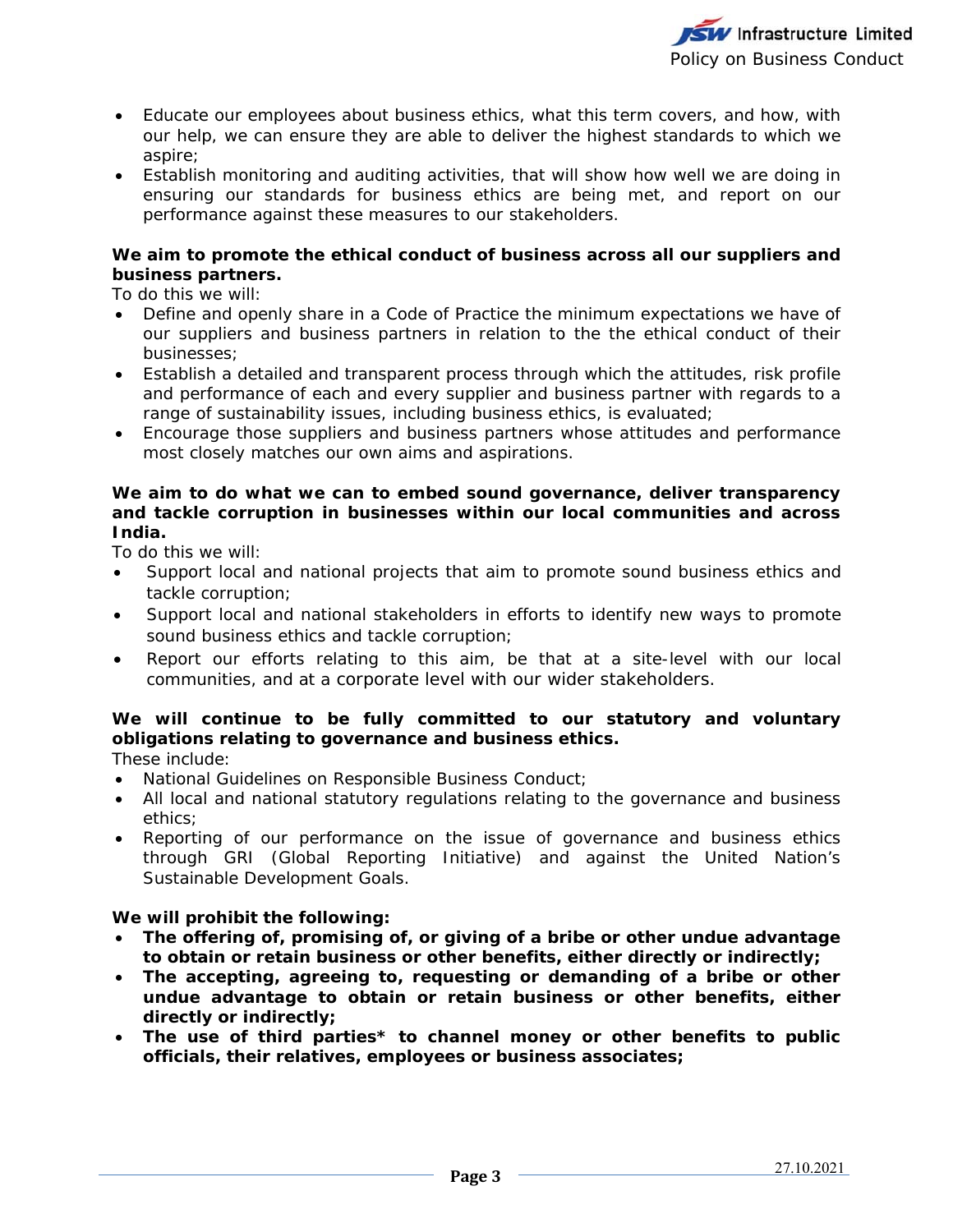- **The use of facilitation payments;**
- **The giving or accepting of gifts of money;**
- **The 'insider trading'\*\* of JSW's shares;**
- **Engaging in any deceptive marketing practices or making any representations or omissions that are fraudulent, deceptive or misleading;**
- **Engaging in any form of anti-competitive behaviour, including any agreements to fix prices, submit collusive tenders, impose quotas or restrictions or share/divide markets;**
- **Engaging in any actions which may contravene any trade embargo\*\*\* or other form of sanction introduced by the Indian Government.**

The achievement of our aims and the delivery of the improvements to achieve them, the fulfilling of our compliance obligations, and the enforcement of our prohibitions will all be managed through the Sustainability Framework that the Company is committed to implementing and maintaining across all our sites.

### **With regards to the following range of specific business ethics issues, we have also established a number of specific commitments. These are listed below.**

# **Conflict of Interest**

### **We will ensure that any and all potential and actual conflicts of interest are identified and addressed.**

To do this we will:

- Undertake assessment at our sites in order to identify any and all potential areas for conflict of interest;
- Engage with internal and external stakeholders to ensure the comprehensiveness of this assessment process.

Based on the outcomes of this assessment process we will:

- Further enhance our business practices to eliminate any perceived threat of a conflict of interest occurring;
- Review and re-confirm the effectiveness of both our external grievance system and associated internal systems through which any potential and actual conflicts of interest can be higlighted, investigated and addressed;
- Provide appropriate training to employees with regard to how to recognise and avoid conflicts of interest.

### **Delivering Transparent Disclosure**

# **We will ensure that we disclose fully and transparently, ensuring the validity of all financial and non-financial information.**

To do this we will:

- Ensure we disclose at an appropriate frequency and in a manner best suited to our stakeholders, the following material information:
	- o Our financial and operating results;
	- o Major share ownership and voting rights, including the structure of the Group and intra-group relations;
	- o Remuneration policy for members of the board and key executives;
	- o Governance structures and policies, in particular, the content of any corporate governance code or policy and its implementation process;
	- o The sustainability performance of our business;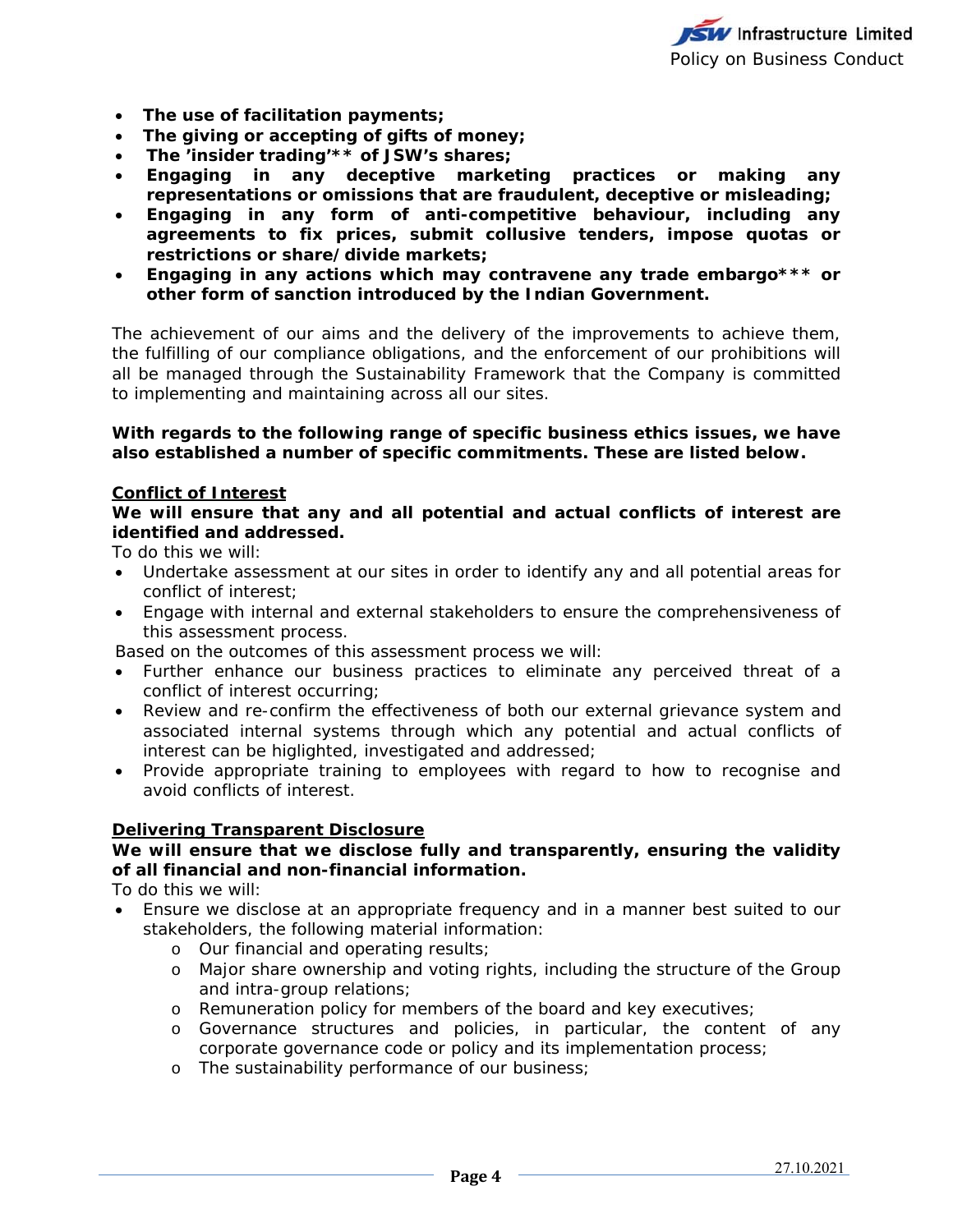Ensure the validity of the information that we disclose is confirmed through the use auditing and verification services provided by reputable third parties.

# **Ensure Fair Competition**

# **We will ensure that we do not engage in any anti-competitive practices.**

To do this we will:

- Ensure any and all of our representatives are fully trained to ensure they do not discuss or enter into any formal or informal agreements with any competitor about prices, or matters affecting price, production levels, etc.
- Co-operate fully and openly, if and when requested, with any investigating competition authorities.

### **Influencing Public Policy**

**We will ensure that, when we engage in the influencing of public and regulatory policy, we do so in a manner that is responsible and transparent.**  To do this we will:

- Ensure, to as great an extent as possible, that we undertake policy incluence and advocacy through trade and industry chambers and associations, and other similar collective platforms;
- Ensure that our policy influence and advocacy positions promote sustainability, fair competition and respect for human rights.

### **Involvement in Local Political Activities**

# **We aim to ensure that the JSW brand is protected from improper or unethical involvement in any local political activities.**

To do this we will:

- Ensure all site management abstain from any involvement in local political activities;
- Discourage the involvement of employees in any local political activities that could be deemed illegal, discriminatory, inappropriate or improper, and ensure all employees are aware of this requirement.

### **Meeting Our Financial Obligations**

# **We will ensure that we contribute to public finances by timely and complete payment of all applicable taxes in accordance with the letter and spirit of the laws and regulations governing such payments.**

To do this we will:

- Provide to the relevant authorities with timely information that is relevant or required by law for the purposes of the correct determination of taxes;
- Encourage our employees to fulfil their own tax obligations in a full and timely manner.

#### **Providing Consumer Value**

# **We will ensure that we engage with and provide value to our consumers in a responsible manner.**

To do this we will:

 Ensure that we do not restrict the freedom of choice and free competition in any manner while designing, promoting and selling our products;